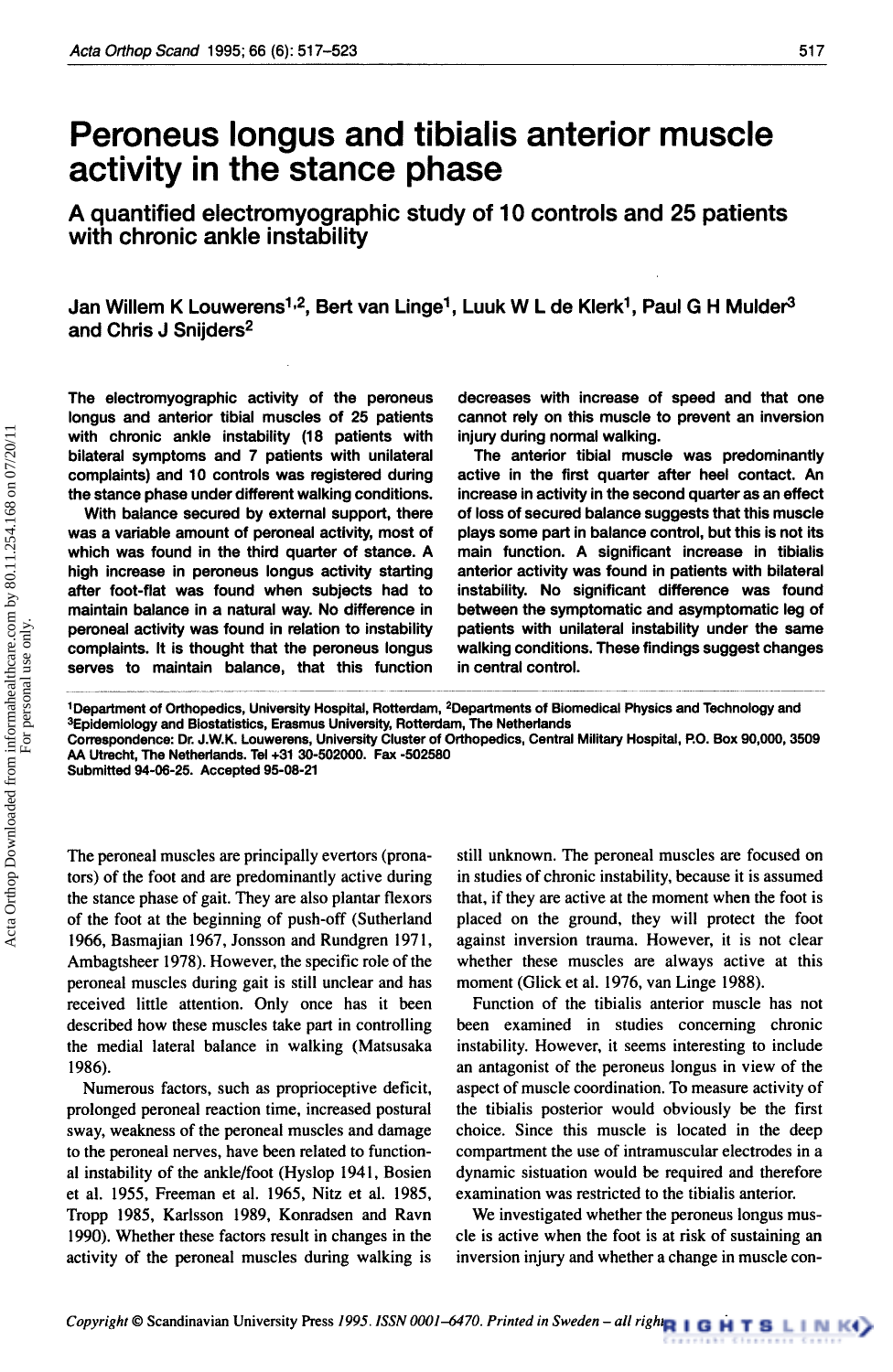| Group                  | Number | Gender | Ageª             |      | Weighta        |      | Height <sup>a</sup>  |
|------------------------|--------|--------|------------------|------|----------------|------|----------------------|
| Bilateral symptomatic  | 18     | 12     | $35(21-67)$ 14.1 |      | 69 (54–90)     |      | 172 (156-186)<br>9.6 |
| Unilateral symptomatic |        |        | $28(18-43)$      | 7.8  | 76 (58-101) 11 |      | 174 (165–183)<br>5.1 |
| Controls<br>.          | 10     |        | $32(19-41)$      | -7.5 | 69 (53-88)     | - 10 | 177 (164-201) 11.8   |

#### **Table 1. Some characteristics of the patient and control groups**

**amean (range)** *SD* 

trol can be identified in patients with chronic lateral instability.

To answer these questions we examined electromyographically the activity of the peroneus longus and tibialis anterior muscles during the stance phase, **(1)** with and without external support, (2) at different walking speeds and (3) to find the changes in activity of these muscles in patients with chronic lateral instability.

#### **Patients and methods**

Acta Orthop Downloaded from informahealthcare.com by 80.11.254.168 on 07/20/11<br>For personal use only. Acta Orthop Downloaded from informahealthcare.com by 80.11.254.168 on 07/20/11 For personal use only.

25 patients **(18** women) with chronic lateral instability complaints were consecutively recruited from the orthopedic out-patient department (Table **1).** All patients complained of frequent inversion injuries and "giving way" sensations of one or both feet. Symptoms like pain, swelling and reduced activity level were often present, but were minor complaints (for instance, only for a short period following a sprain). The patients with a possible osteochondral lesion were excluded. Patients were otherwise healthy, with no other musculoskeletal or neurological dysfunction, and could walk without limping. The control group consisted of ten subjects without symptoms and a history without previous inversion injuries.

Muscle potentials from the peroneal and anterior tibia1 muscles were registered with Medicotest (Type E-100-VS, Ag/AgCI, diameter *5* mm) disposable bipolar surface electrodes, spaced 17 mm center-tocenter. The skin was prepared to lower skin impedance to less than **10** kilo-Ohm. The electrodes were placed longitudinally to the working line of the muscle on the most prominent part of the muscle belly. An earth electrode was applied to the superior nonmuscular part of the anterior surface of the tibia. Electrode gel was introduced between the skin and the electrodes before fixation. A force-sensing resistor (FSR, Interlink Electronics, diameter **1.5** cm, thickness 0.32 mm) was placed under the heel to register heel contact. The EMG signals were preamplified (Medelec AA 63, gain **15x.** impedance 100 mega-Ohm). The raw EMG signals were then bandpass filtered (high-pass filter (HPF) 20 Hz, low-pass filter (LPF) 10 kHz), further amplified (Medelec AA 6T, gain **IOOOx)** and recorded on a Racal Themionic band recorder. The signals of the FSR were passed through a Signal Conditioner (Biomedical Physics and Technology) and collected in parallel with the EMG signals on the band recorder. During the recordings, the signals were made visible with an Astromed recorder (MT **8500).** 

Previous experiments and pilot studies showed that strong contractions of neighboring muscles did not interfere with the signal of the muscle that was registered. Prior to each investigation, the source of the electric signal was checked. The subjects were asked to perform specific movements in which only one of the tested muscles participated. When, during these movements, activity of only this muscle was registered, the placement of the electrodes was considered appropriate. Subjects were also asked to make a maximal effort with the muscles separately.

The subjects walked on a treadmill (Enraf Nonius TR 4009) at a speed selected as the most comfortable  $(range 3.7–4.3 km/hr)$ . After they felt comfortable while walking on the treadmill, 4 recordings followed. First, while walking at the chosen speed without external support and, secondly, while walking at the same speed, with a hand on the railing of the treadmill to ensure balance. The same recordings were made while walking at half the chosen speed (range 1.8-2.2 kmhr).

For further analysis, the EMG signals of the maximum efforts and walking sessions were filtered and amplified (HPF 20 Hz, LPF **550** Hz, gain **5x)** and transformed into linear envelopes. This was done by first full-wave rectifying the raw signal and filtering the result (LPF **45** Hz, EMG Filter). The linear envelope signals underwent analog to digital *(A/D)* conversion (Dataq Instruments, Inc. Model DI-420) at a sampling rate of 250 Hz with a 80386 **SX,** 16 MHz computer.

The highest peak of the linear envelope of each individual muscle was determined. This amplitude was then used as a reference value (100%) and was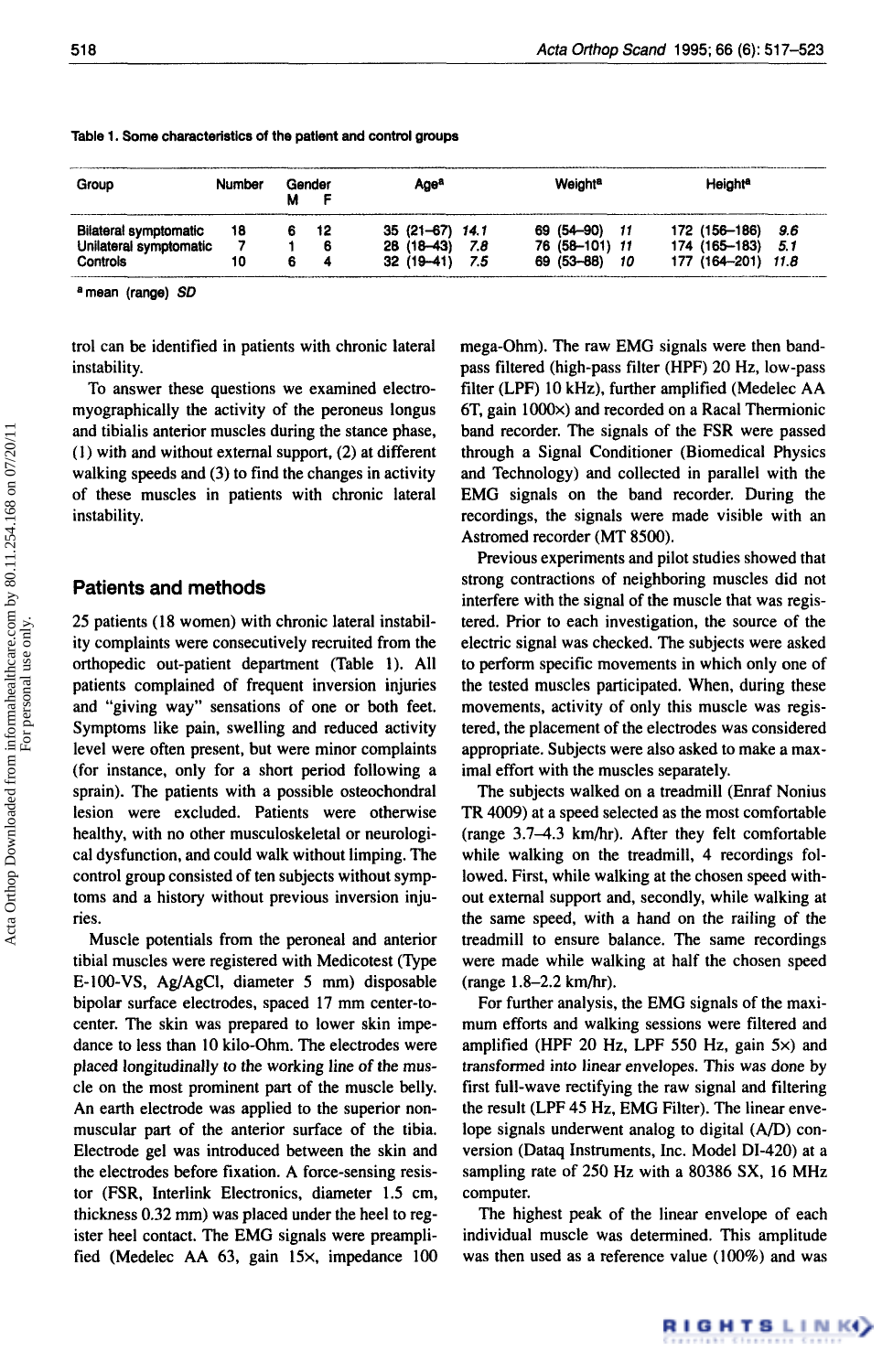the normalizing factor for the linear envelope data obtained in gait for this muscle.

From each gait recording **(4** recordings per leg), 20 steps and per step, only the stance phase was analyzed. The stance phase was defined as the first 60% of the stride following heel contact. For normalization in time and statistical calculations, the stance phase was defined in **4** equal quarters. These quarters of the stance phase roughly coincide with known parts of the walking cycle (as standardized in Camarc-I1 project 1993). The first quarter coincides with the part between heel contact and foot-flat at about **15%** of the walking cycle, the second quarter with the part between foot-flat and mid-stance at 30%, the third quarter with the following part until heel-off and the last quarter with the part in which push-off takes place, ending with toe-off at 60%.

#### *Statistics*

Statistical tests were performed using SPSS/PC+ (version 5.0.2) and BMDP (module **5V).** For each test p < 0.05 was considered significant. Differences in age, weight, and height between groups were analyzed using the Student's t-test. To study whether the groups were comparable in gender, a chi-square test was used.

The mean activity (m) of each muscle during each quarter of stance was determined for each step. *An*  intra-subject mean (M) was defined as the average of the means (m) over all 20 steps.

The mean activity (M) was analyzed after logarithmic transformation using repeated measures **ANOVA**  to determine the simultaneous influence of **(1)** the within-subject factors: speed, external support and quarter of stance, (2) the between-subject factor: group (patients versus controls) and (3) the relevant interactions between the factors. Simple analyses of differences of variables between patients and controls were also performed, using the Mann-Whitney **U**test.

To analyze differences between the symptomatic and asymptomatic leg in patients with unilateral instability complaints, the Wilcoxon matched-pairs test, after logarithmic transformation, was used. This test, was also used to study the effect of the above mentioned within-subject factors in a simple way.

## **Results**

To illustrate our findings, a case is presented in Figure **1.** Walking at a speed of 2 km/hr while balance is secured with external support, the minimal activity of the peroneus longus is striking. The tibialis anterior shows regular activity, starting at the beginning of the sway-phase, followed by a dip in mid-swing and increasing around heel contact. **As** soon as the subject has no support and has to maintain balance in a natural way, there is strong activity of the peroneus longus in the stance-phase, with bursts up to 65%. However,

**Table 2. Effects of speed and external support on activity of the peroneus longus and tibialis anterior muscles, measured in 18 patients with bilateral instability complaints and 10 controls. Values are mean, median, intequartai range (50% of all mean activity was within these limits). The figures refer to percentage activity. These seem to be low but one must realize that they are mean values of the intra-subject means (M), which were the average of the means (m) over 20 steps**  ~ ~ -~ \_\_ ~

| Quarter<br>of stance |   |                              |     | Peroneus longus |          |     |              | <b>Tibialis anterior</b>     |     |             |          |     |             |  |
|----------------------|---|------------------------------|-----|-----------------|----------|-----|--------------|------------------------------|-----|-------------|----------|-----|-------------|--|
|                      |   | <b>Bilateral symptomatic</b> |     |                 | Controls |     |              | <b>Bilateral symptomatic</b> |     |             | Controls |     |             |  |
| Speed                |   |                              |     |                 |          |     |              |                              |     |             |          |     |             |  |
| 2 km/hr              | 1 | 3.4                          | 3.7 | $1.7 - 4.3$     | 3.3      | 2.5 | $1.7 - 3.6$  | 5.5                          | 5.1 | $3.1 - 8.1$ | 3.4      | 3.9 | $2.1 - 4.3$ |  |
|                      | 2 | 4.4                          | 3.7 | $2.7 - 6.1$     | 4.7      | 3.7 | $1.9 - 6.4$  | 1.8                          | 1.5 | $0.9 - 2.6$ | 1.4      | 1.3 | $0.7 - 1.9$ |  |
|                      | 3 | 4.9                          | 4.2 | $2.8 - 7.6$     | 5.4      | 3.7 | $2.6 - 7.6$  | 1.0                          | 0.9 | $0.7 - 1.3$ | 0.7      | 0.7 | $0.5 - 1.0$ |  |
|                      | 4 | 4.6                          | 4.4 | $2.9 - 5.2$     | 3.6      | 2.9 | $2.0 - 5.1$  | 0.8                          | 0.7 | $0.7 - 1.0$ | 0.5      | 0.5 | $0.4 - 0.6$ |  |
| 4 km/hr              |   | 5.0                          | 4.1 | $3.0 - 5.8$     | 4.0      | 2.7 | $2.3 - 4.0$  | 8.0                          | 7.2 | $5.6 - 8.7$ | 5.0      | 4.9 | $4.0 - 6.0$ |  |
|                      | 2 | 5.0                          | 3.6 | $2.6 - 6.3$     | 4.6      | 3.5 | $2.6 - 4.8$  | 1.5                          | 1.5 | $0.9 - 2.0$ | 1.1      | 1.0 | $0.7 - 1.4$ |  |
|                      | 3 | 8.9                          | 7.9 | $4.9 - 10.0$    | 7.0      | 6.3 | $4.8 - 8.7$  | 1.2                          | 1.0 | $0.8 - 1.7$ | 0.6      | 0.6 | $0.4 - 0.9$ |  |
|                      | 4 | 7.2                          | 5.6 | $4.3 - 8.8$     | 4.9      | 3.8 | $2.8 - 6.9$  | 1.2                          | 1.0 | $0.6 - 1.6$ | 0.6      | 0.5 | $0.4 - 0.7$ |  |
| Ext. support         |   |                              |     |                 |          |     |              |                              |     |             |          |     |             |  |
| with                 |   | 3.0                          | 2.0 | $1.7 - 3.9$     | 2.4      | 1.6 | $1.3 - 2.5$  | 7.1                          | 6.0 | $4.6 - 8.6$ | 4.4      | 4.5 | $3.6 - 5.5$ |  |
|                      | 2 | 1.9                          | 1.4 | $1.2 - 2.0$     | 2.0      | 1.5 | $0.7 - 2.3$  | 1.3                          | 1.2 | $0.6 - 1.7$ | 1.0      | 0.8 | $0.5 - 1.5$ |  |
|                      | 3 | 5.3                          | 4.7 | $3.3 - 5.7$     | 4.5      | 3.9 | $1.7 - 5.1$  | 0.9                          | 0.9 | $0.5 - 1.2$ | 0.5      | 0.6 | $0.4 - 0.7$ |  |
|                      | 4 | 5.5                          | 4.4 | $3,4 - 6,7$     | 3.5      | 3.2 | $1.7 - 4.5$  | 0.8                          | 0.7 | $0.5 - 1.1$ | 0.5      | 0.5 | $0.3 - 0.6$ |  |
| without              | 1 | 5.4                          | 4.9 | $3.5 - 6.4$     | 4.9      | 3.6 | $2.7 - 5.5$  | 6.3                          | 5.9 | $4.2 - 8.0$ | 4.0      | 4.2 | $2.7 - 5.1$ |  |
|                      | 2 | 7.4                          | 5.4 | $4.6 - 11.2$    | 7.2      | 5.2 | $4.2 - 9.2$  | 2.1                          | 1.9 | $1.1 - 2.6$ | 1.5      | 1.5 | $0.9 - 0.8$ |  |
|                      | 3 | 8.4                          | 6.7 | $5.1 - 12.4$    | 8.0      | 6.0 | $5.4 - 10.7$ | 1.3                          | 1.1 | $0.8 - 1.7$ | 0.8      | 0.8 | $0.5 - 1.1$ |  |
|                      | 4 | 6.3                          | 5.1 | $4.2 - 7.0$     | 5.0      | 4.4 | $2.9 - 7.9$  | 1.2                          | 0.9 | $0.7 - 1.3$ | 0.6      | 0.6 | $0.4 - 0.7$ |  |

For personal use only.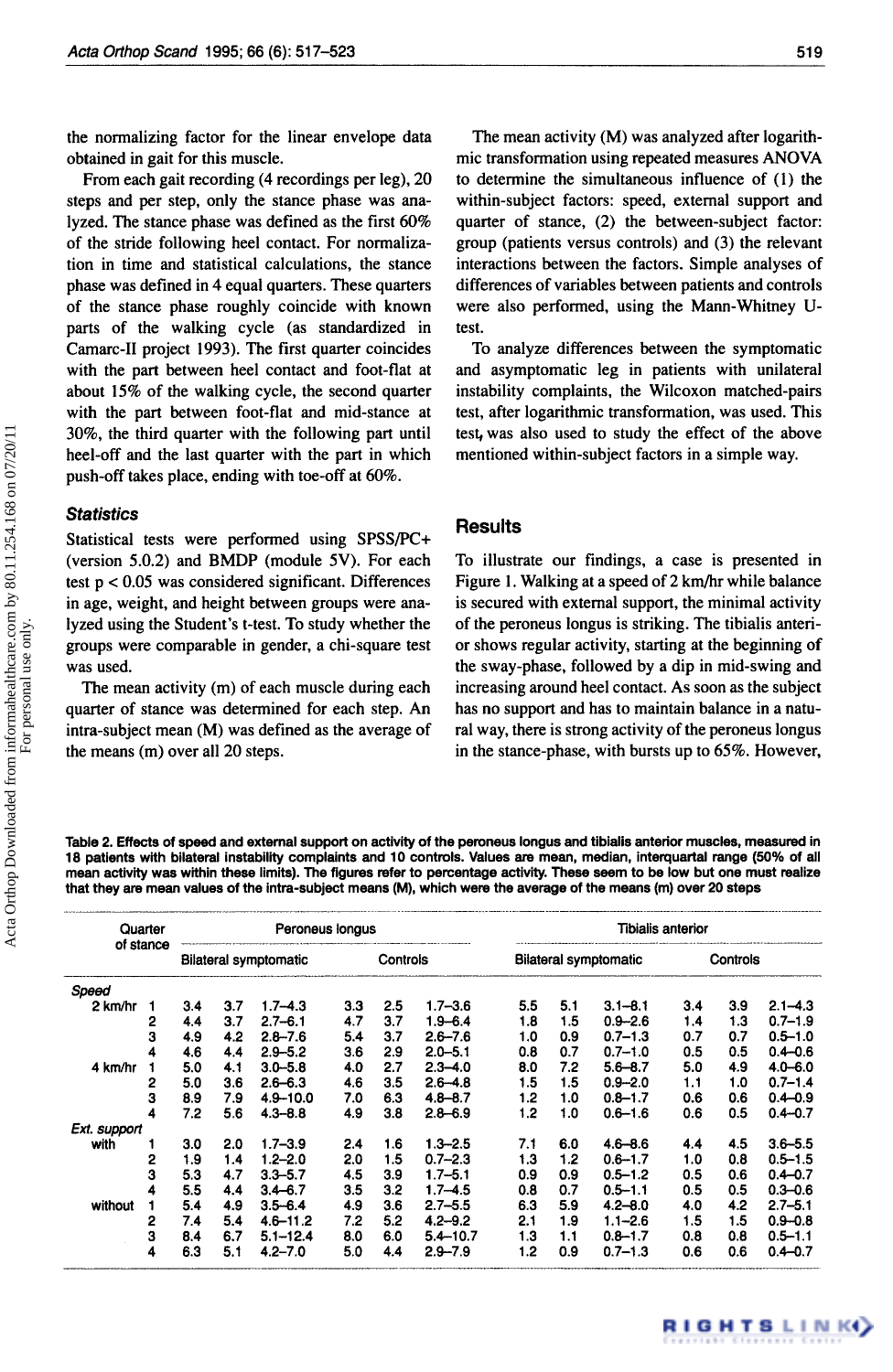





Without support, there is a marked increase in peroneus longus activity. This activity is variable and seems to alternate

with activity of the anterior tibial muscle.

While walking at a speed of 2 km/hr with external support minimal activity of the peroneus longus is seen.



Normalized EMG signals with (left) and without support (right). Note the high bursts of peroneal muscle activity used to maintain balance. Division 22% or 65% of highest peak activity, respectively.

during some steps no activity of the peroneus longus is seen and during these steps the tibialis anterior is active in the stance-phase. This indicates that in this subject both muscles take part in controlling balance with alternating activity.

# *Comparing patients having bilateral complaints with the controls (Table 2)*

No significant differences regarding age (p **0.6),**  weight (p  $0.3$ ), height (p  $0.7$ ) and gender (p  $0.2$ ) were found between the groups.

*Peroneus longus.* Higher walking speed and loss of external support resulted in a significant increase of peroneal activity (both p < *0.0005).* Both factors also had a significant effect (p < *0.0005)* on the distribution of activity over the **4** quarters of stance. The amount of activity was highest in the third quarter of stance and was lowest in the first quarter of stance. With increasing speed, the increase in activity was highest in the third and in the fourth quarters of stance. No major changes were found in the second quarter of stance. However, walking without support led to a major increase in peroneal activity in the second quarter of stance. Nevertheless, the overall activity remained highest in the third quarter.

A significant (p < *0.0005)* interaction between speed and external support was found (Table 3). With a higher speed the effect of loss of external support was less than with a lower speed. This coincides with the finding that an increase in speed had less effect on the increase in peroneal activity when the subjects walked without external support.

There was no difference in the activity of the long peroneal muscle between the groups (p 0.5) regarding speed, the presence of external support or the distribution of activity per quarter of stance.

*Tibidis anterior.* Most activity of the tibialis anterior under all circumstances was found in the first quarter of stance. At a higher speed, a significant increase in tibialis anterior activity was found (p < *0.0005).* The influence of external support on the total amount of tibialis anterior activity was not sig-

Table **3.** Simultaneous effects of speed and external support **on** activity of the peroneus longus, averaged over the four quarters of stance. The figures show percent activity

|         |      | Patients with bilateral<br>complaints (n 18) | Controls (n 10)<br><b>External support</b> |         |  |  |  |
|---------|------|----------------------------------------------|--------------------------------------------|---------|--|--|--|
| Soeed   |      | External support                             |                                            |         |  |  |  |
|         | With | Without                                      | With                                       | Without |  |  |  |
| 2 km/hr | 2.1  | 5.5                                          | 1.4                                        | 47      |  |  |  |
| 4 km/hr | 5.0  | 5.5                                          | 37                                         | 5.1     |  |  |  |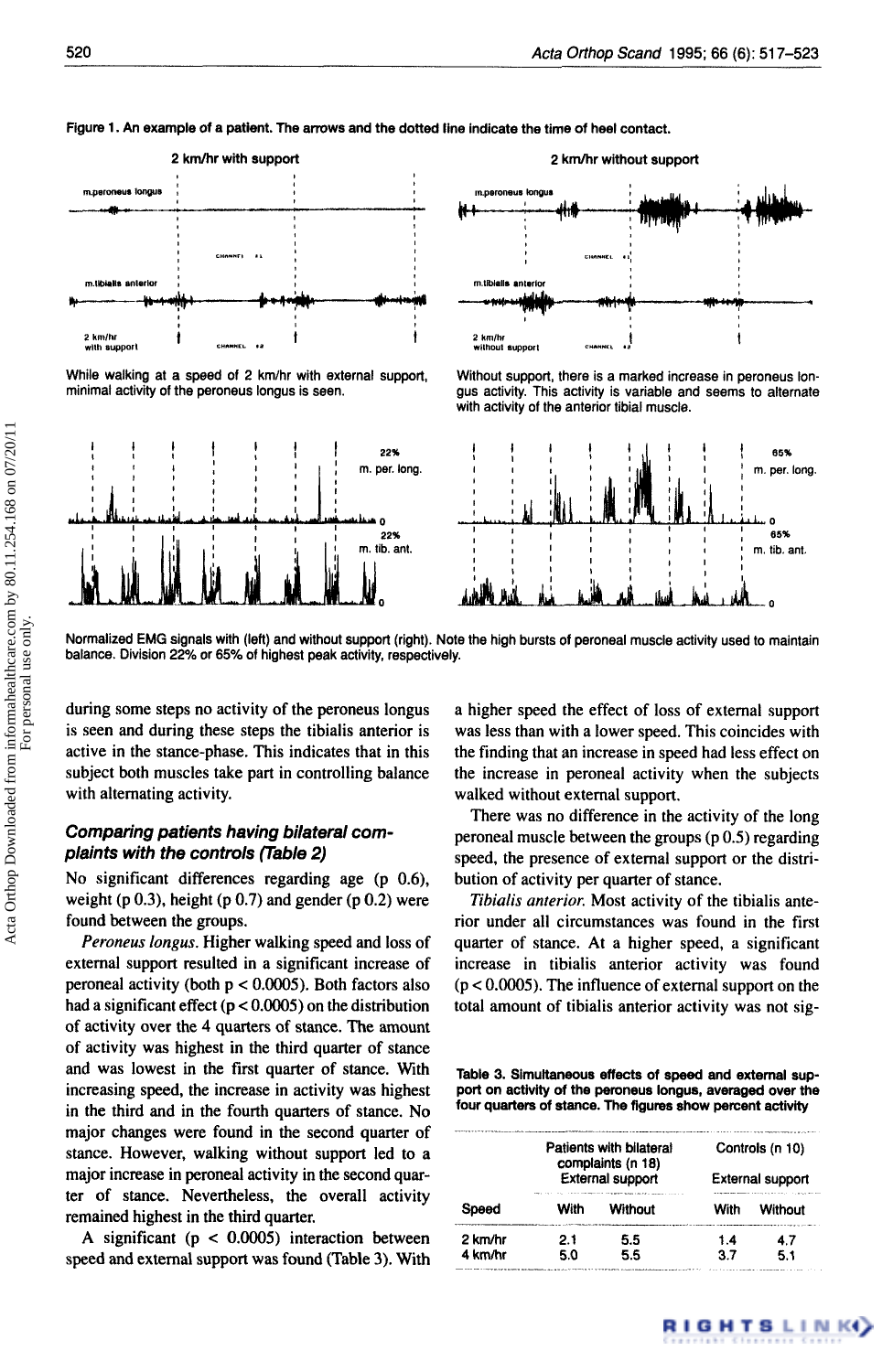nificant (p 0.3). However, external support significantly modified the distribution of activity per quarter of stance ( $p < 0.0005$ ).

A significant difference in tibialis anterior activity was found between the groups ( $p < 0.0005$ ). Over all measurements, the tibialis anterior activity in the first (p 0.03) and third (p 0.04) quarters of stance was higher in symptomatic legs than in the control legs. This difference was not influenced by external support (p 0.8). but interaction with the factor speed (p 0.01) was found. At a lower speed, activity was significantly higher only in the fourth quarter while, at a higher speed this was the case in all quarters, except the second.

# *Comparing the symptomatic leg with the asymptomatic leg in patients with unilateral instability complaints*

Peroneus longus. Statistically, the symptomatic and asymptomatic legs did not behave differently. With secured balance, the activity of the peroneus longus increased significantly after an increase in speed (p 0.03) in all quarters except the fourth. However, without external support an increase in activity with an increase of speed was significant (p 0.04) only in the first quarter of stance. While walking with a lower speed, both symptomatic and asymptomatic legs showed more activity without than with secured balance in all quarters of stance (p 0.04). At a higher speed, this effect was significant only in the first two quarters of stance (p 0.02).

*Tihiulis* anterior. Under the same walking conditions, no significant difference in activity was found between symptomatic and asymptomatic legs. However, while walking with secured balance, only asymptomatic legs showed an increase in activity with an increase in speed. This increase was seen in the first  $(p 0.02)$  and third quarters  $(p 0.02)$ . Without support, both asymptomatic and symptomatic legs show increases in activity in the first quarter (p 0.03) with a higher speed. Walking at a lower speed, external support had no effect on tibialis anterior activity in symptomatic legs. However, in asymptomatic legs, an increase in activity was found in the second and third quarters (p 0.04). At a higher speed, this effect was seen in both symptomatic and asymptomatic legs in the second quarter of stance (p 0.02).

## **Discussion**

Peroneus longus. There is controversy as to whether the peroneal muscles are active at the time of heel contact (Click et al. 1976, van Linge 1988).

Ambagtsheer (1978) found activity of the peroneus longus in 2 of **11** subjects before heel contact, but described no further activity of this muscle until footflat. Winter and Yack (1987) found an initial peak of the peroneus longus at foot-flat to control inversion. In our study, a variable and relatively smaller amount of peroneus longus activity was found in the first part of stance and it seems that this activity serves to control the position of the foot, in which the peroneus acts as a pronator.

Various investigators have reported that the peroneus longus is predominantly active during the parts of stance following foot-flat. EMG activity of the peroneus longus in gait has seldom been recorded and, when examined, the function of the peroneus longus is related to stabilization of the foot and to acceleration about the moment of push-off (Sutherland 1966, Ambagtsheer 1978, Winter and Yack 1987). Matsusaka **(1** 986) tested gait from the viewpoint of ground reaction force, EMG activity and motion of pronation-supination in the foot. He demonstrated that the activity of the tibialis posterior and peroneus longus alternate in relation to the amplitude of the lateral component of the ground reaction force and take part in controlling balance. Ambagtsheer (1978) occasionally found the same alternation, but thought it improbable that this was to maintain balance.

We found a clear difference in all subjects between walking with and without secured balance. With secured balance, most peroneus activity took place in the third and fourth parts of stance. This activity emerges at each step and increases as walking speed increases. We suggest that this activity is related to acceleration. However, this function of the peroneus longus varied between individual subjects as was reported previously (van der Straaten et al. 1975, Pedotti 1977, Arsenault et al. 1986). Without secured balance, the subjects had to maintain balance of the body in a natural way and a clear increase in peroneus activity was seen in the period following foot-flat. Great bursts of activity were found that varied from step to step (Figure I). This pattern of activity was present in all subjects and it is therefore suggested that balance control is the main and commonest task of the peroneus longus during normal walking. The interaction found between the factors of external support and speed can be explained as follows. Standing on one leg without support, all activity of the peroneus longus is used to maintain balance in the frontal plane. The slower the walking speed the more this muscle is used to maintain balance. However, with increase of speed, this function decreases and other activities concerning positioning of the foot, acceleration and what will later be described as active stabil-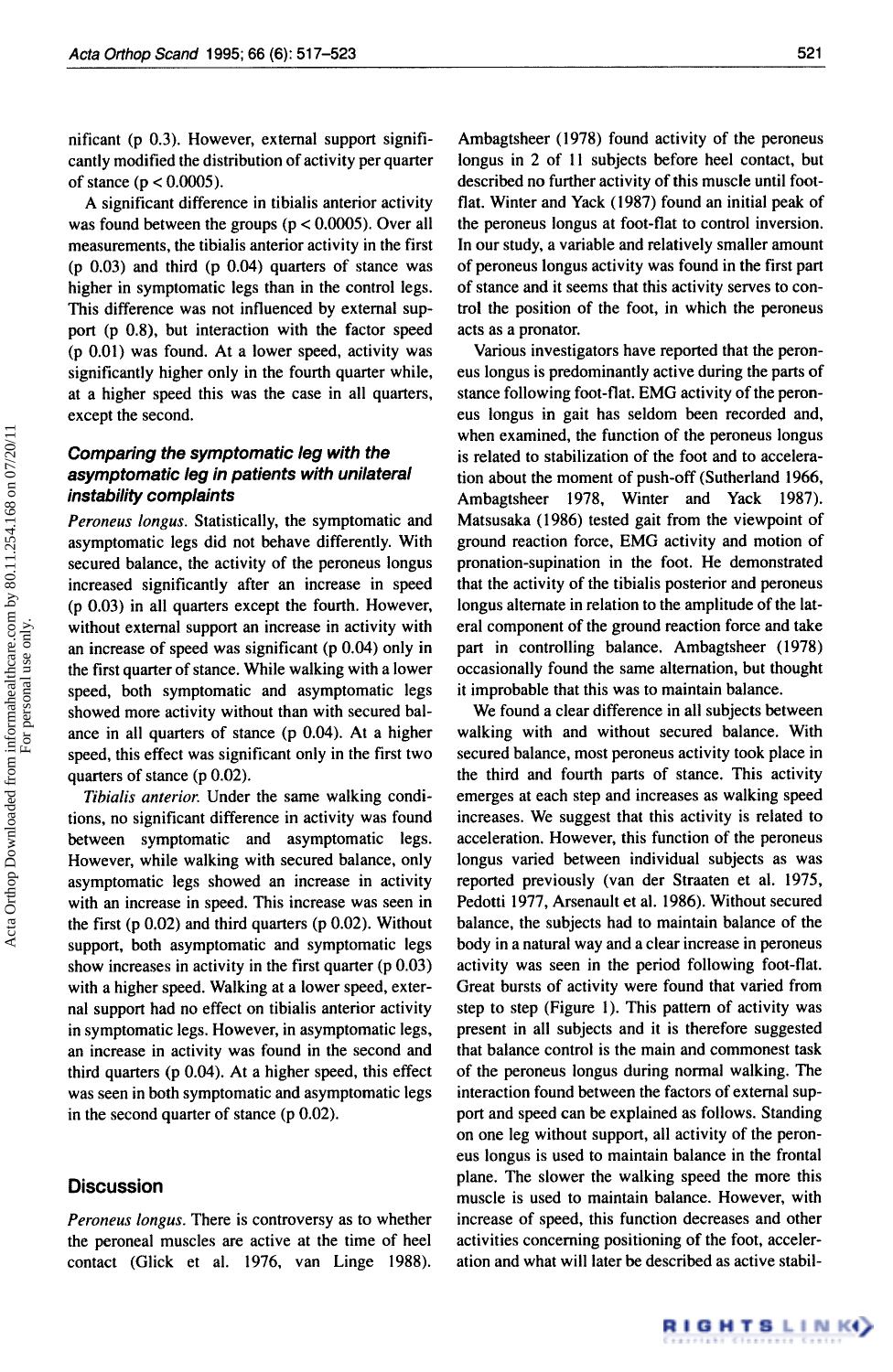ization start to dominate. Medial lateral balance is probably increasingly secured by the lateral position of the foot with respect to the plane of progression; this is decided by the trajectory of the foot during swing, which is mainly controlled by the hip abductors and adductors (Winter **1994).** 

*Tibialis anterior.* Movement of the foot in the first part of the walking cycle is accompanied by major peak activity of the tibialis anterior. The tibialis anterior contracts eccentrically and acts together with other weight-accepting muscles, absorbing the shock and breaking the slight plantar flexion and pronation of the foot (Milner et al. **1971,** Ambagtsheer **1978,**  Nilsson et al. **1985,** Ericson et al. **1986,** Winter and Yack **1987).** In our study, the main very regular peak of tibialis anterior activity during stance was also found to occur in the first quarter of stance. With increase in walking speed an increase in tibialis activity occurred. These data are comparable with previous findings (Murray et al. **1984,** Yang and Winter **1985,** Arsenault et al. **1986,** Milner et al. **1971).** 

We found a far less and variable activity of the tibialis anterior after foot-flat. Activity of the tibialis anterior in midstance has received little attention. The activity varies and is believed to stabilize the tarsus (Ambagtsheer **1978).** A slight shift in activity to the second quarter of stance when subjects have to maintain balance suggests that this muscle works actively for balance control, although no increase of the total amount of activity was found. An increase in activity in the period following foot-flat in the group of patients with unilateral complaints supports this finding.

*Passive stability.* It has been reported that the peroneus longus plays no major role in the static support of the foot when balance is attained (Basmajian and Bentzon **1954,** Basmajian and Stecko **1963)** and that the foot is perfectly stable in the frontal plane as soon as the joints are axially loaded (Stormont et al. **1985).**  Thus, with adequate positioning, with sufficient support of the lateral aspect of the foot and with secured balance the foot is stable. This could be called passive stability. Our findings support the view that passive stability of the foot in the walking individual is not determined by the peroneus longus. Activity during stance serves to maintain balance and to achieve forward progression, but is not used to secure passive stability. This activity is not sufficient to provide stability when a sudden inversion torque unexpectedly does take place. However, in anticipation of or as a reaction to torque or during higher level activities, the peroneus muscle can stabilize/protect the foot by strong additional activity. This might be called active stabilization.

*Active stability.* Freeman et al. **(1965)** first suggested proprioceptive deficit because of tom ligaments and capsule as a possible cause of functional instability. The finding of a prolonged peroneal reaction time and increased postural sway seems to substantiate this theory (Tropp **1985,** Karlsson **1989,** Konradsen and Ravn **1990).** Peroneal muscle weakness (Bosien et al. **1955,** Tropp **1985)** after immobilization of the muscle or due to overstretching of the peroneal nerves at the time of inversion trauma have been described (Hyslop **1941,** Nitz et al. **1985).**  Kleinrensink et al. **(1994)** found a prolonged peroneal reaction time as a result of such overstretching. However, Larsen and Lund **(1991),** who looked at muscle activity instead of at reaction time, found no significant differences between the healthy and the diseased legs of patients with unilateral chronic instability. Konradsen et al. **(1993)** found that input from muscle and tendon afferents (while information from the joint and ligament mechanoreceptors was suppressed) during active movements was adequate for an accurate sense of ankle position. This could explain why in our study the activity pattern of the peroneus longus during walking remained unchanged, although ligaments and capsule have been disrupted and proprioception might have been disturbed. Another reason could be the fact that no active stabilization was provoked while our subjects walked on the treadmill.

*Control.* A correct positioning of the foot is important to avoid a possible inversion torque. Peroneal activity around heel contact was variably present, presumably to control the position of the foot. While no difference between patients and controls regarding peroneus longus activity was found, a significantly higher amount of tibialis anterior activity in patients with bilateral complaints was noted before the foot became fully loaded. This difference was not found between the symptomatic and asymptomatic legs of patients with unilateral symptoms. It thus seems that a difference of central control may play a part. As the increase in tibialis activity is not compensated, a more inverted position of the foot around heel contact was expected. However, this was not measurable in another study using 2-D video analysis (Louwerens and Hoek v. Dijke **1994).** 

### **Acknowledgments**

**The authors are indebted to J.V. de Bakker and K.J. Waterlander (Department of Biomedical Physics and Technology) for their help regarding technical questions.** 

RIGHTSLINK()